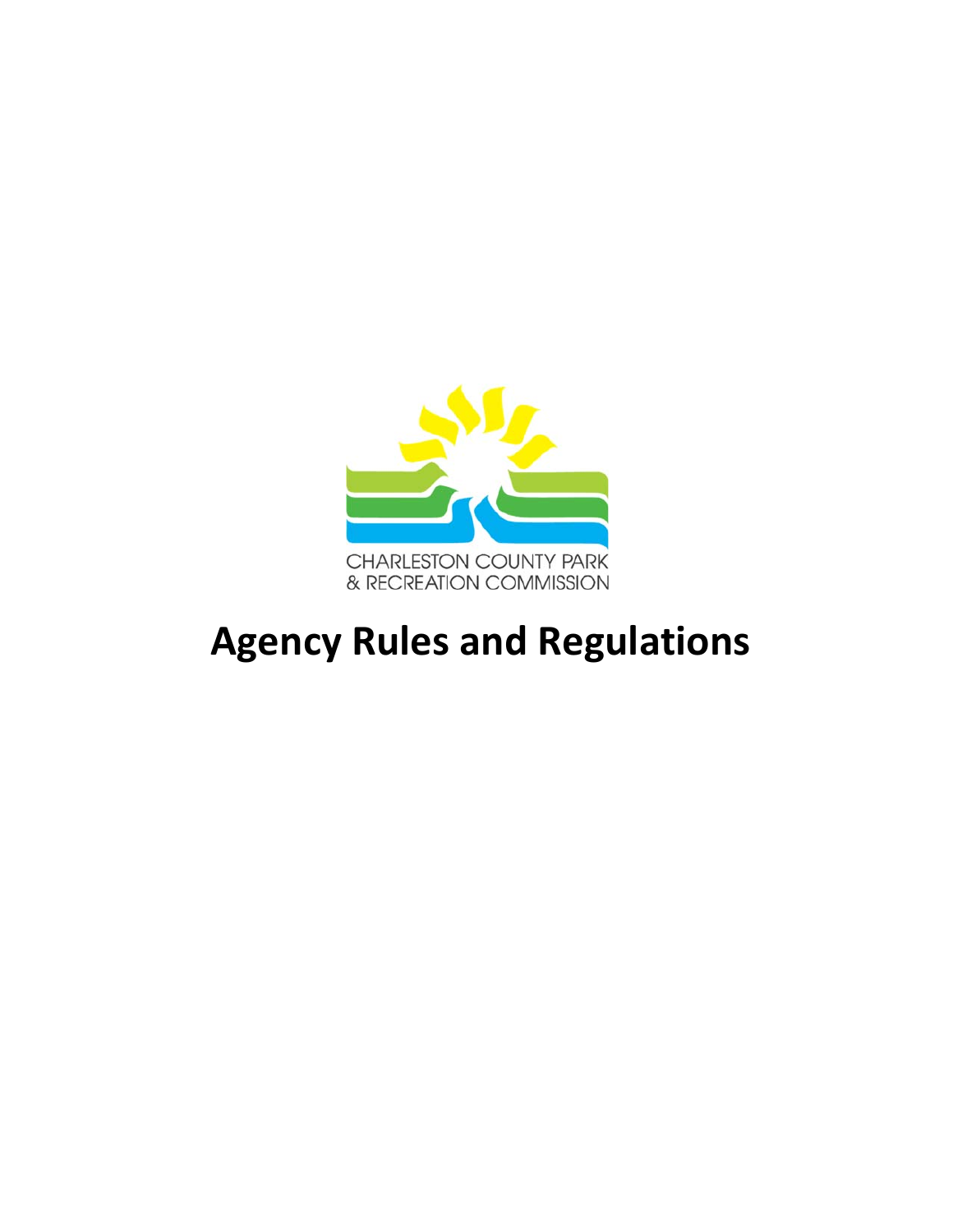## **Table of Contents**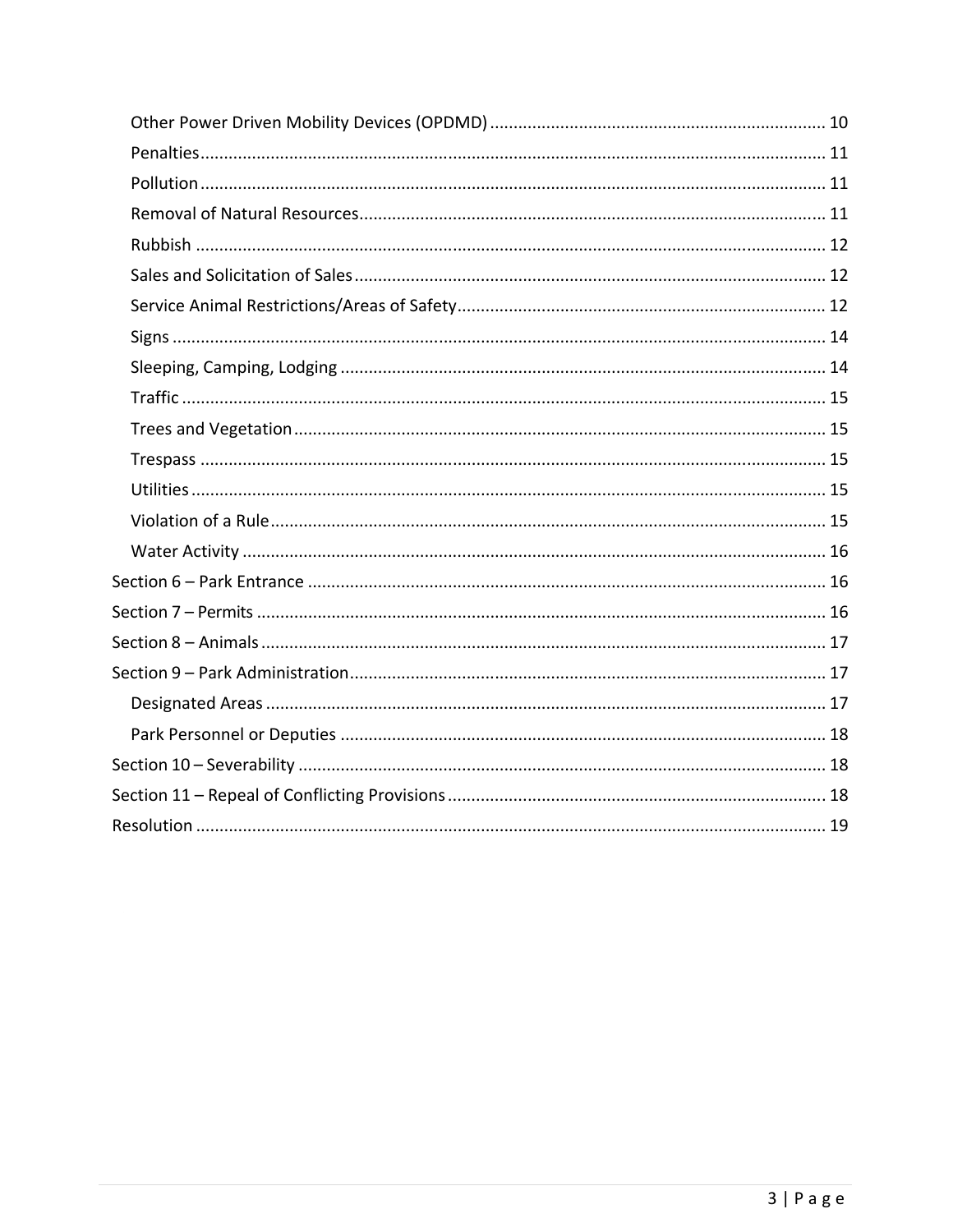## **Overview**

Pursuant to: Act 1595 of 1972, which provides for the creation of the Charleston County Park, Recreation and Tourist District and enumerates its powers and duties...

The Charleston County Park and Recreation Commission herewith promulgates and publishes the following rules and regulations for the use, protection, regulation and control of all of its services, and scenic areas and preserves and parkways. Amendments may be made to these rules and regulations from time to time in accordance with commission procedures as relates to amendment of commission by‐laws.

WHEREAS, the public need and demand for the use of facilities owned and operated by the Charleston County Park and Recreation Commission has dramatically increased; and

WHEREAS, Charleston County Park and Recreation Commission desires to provide for efficient operation and control of its park and recreation facilities while providing a recreation environment which is free from unreasonable hazard or danger; and

WHEREAS, the Charleston County Park and Recreation Commission of Charleston Countyfinds that it is essential to implement uniform policies and procedures for the administration of its facilities; and

WHEREAS, the Charleston County Park and Recreation Commission finds it necessary and useful to designate certain areas for specific activities and to prohibit certain conduct and activities within certain areas;

#### **Therefore, be it resolved by the Charleston County Park and Recreation Commission of Charleston County, South Carolina**

## **Section 1 – Policy**

It is the general purpose and intent of this resolution to establish uniform procedures for the administration of park and recreation facilities in Charleston County; to establish a system of regulations and rules governing the activities within the parks and recreation facilities; to declare certain activities as being violations of the regulations; to allow expulsion from a parkor recreation facility for violation of a rule and to provide a procedure for establishing permits for activities within designated areas; and to set methods for the administration of parks and recreation facilities.

## **Section 2 – Definitions**

For the purpose of this resolution the following definitions shall apply in the interpretation, execution and enforcement of this resolution. When not inconsistent with the context, words inthe plural include the singular, words in the present tense include the future, words in the singular number include the plural number. The word "shall" is always mandatory, not merely directory.

**Alcoholic Beverages** means any beer, wine, fortified wine, or liquor or alcoholic beverage.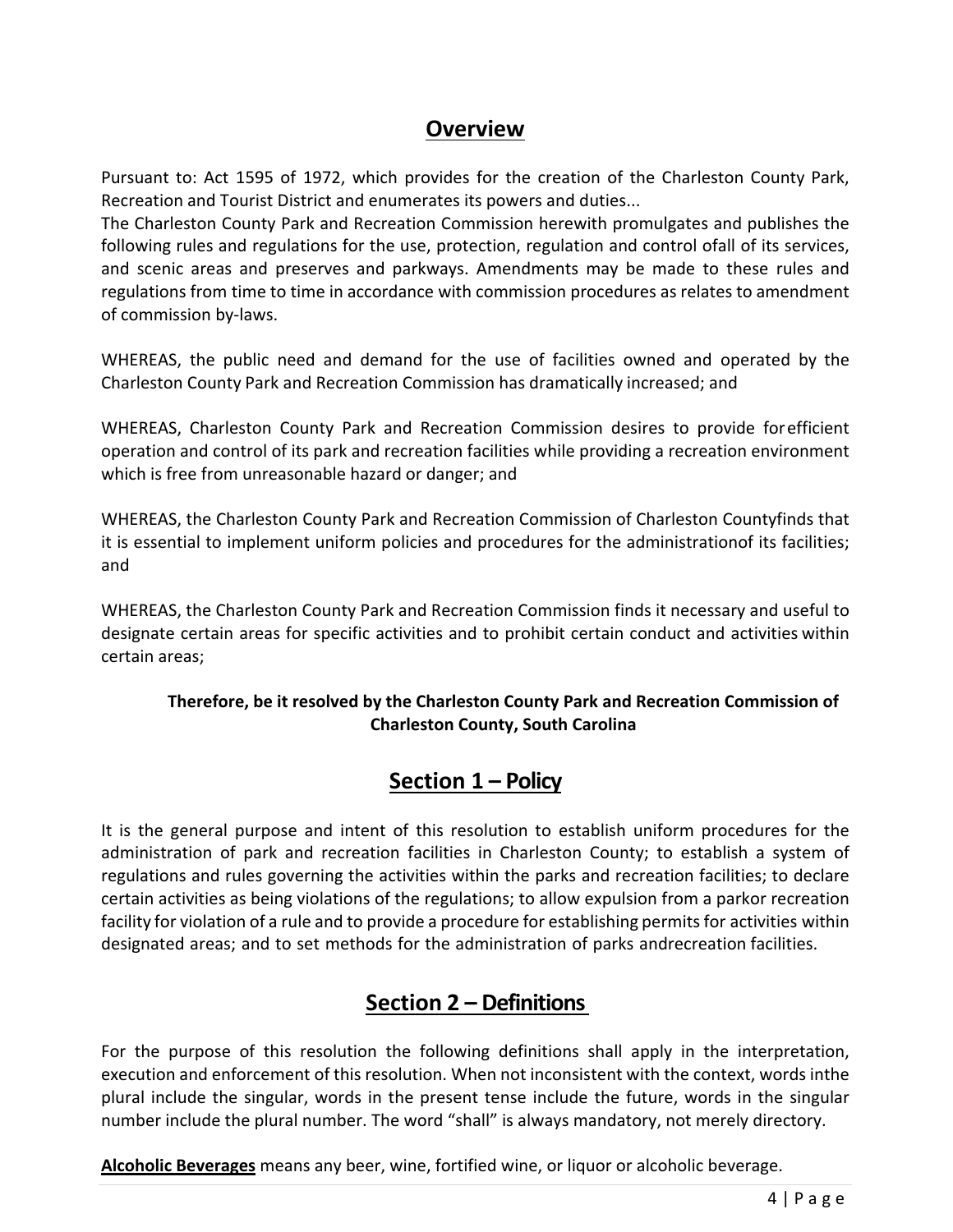**Chief Operating Officer** means the person appointed by the Executive Director of the Charleston County Park and Recreation Commission to direct the operations of all parks and recreation activities owned or operated by the Commission.

**Closing Hours** means that period which a park or recreation facility is closed to the general public.

**Commission** means Charleston County Park and Recreation Commission of Charleston County, South Carolina.

**Controlled Substances** means all drugs defined in S. C. Code as "Controlled Substances".

**County** means the County of Charleston, State of South Carolina.

**Designated Area** means that geographical area which has been designated by the Commission wherein a specific activity or activities within a park or recreation area takes place.

**Division** means the Executive Division of the Charleston County Park and Recreation Commission.

**Electronic Personal Assistive Mobility Device (EPAMD)** means a device used by a person with a mobility impairment for ambulation. This definition does not include gasoline powered devices, golf cars, or riding lawn mowers.

**Executive Director** means the person appointed by the Commission to direct the operations of the Charleston County Park and Recreation Commission.

**Governmental Unit** means any governmental body which exercises police jurisdiction over a park or recreation facility.

**Gun** means any instrument capable of firing a projectile or bullet or shot at a high velocity, including but not limited to, any firearm, air gun, "BB Gun", pellet gun, sling or slingshot. Included are bow and arrows.

**Other Power-Driven Mobility Device (OPDMD)** means any mobility device powered by batteries, fuel, or other engines—whether or not designed primarily for use by individuals with mobility disabilities––that is used by individuals with mobility disabilities for the purpose of locomotion, including golf cars, electronic personal assistance mobility devices (EPAMDs), such as the Segway® PT, or any mobility device designed to operate in areas without defined pedestrian routes, but that is not a wheelchair within the meaning of this document.

**Park** means a park, reservation, playground, recreation center, beach or other land area owned, leased or used by the Charleston County Park and Recreation Commission and devoted to active or passive recreation.

Partner/Handler means a person with a disability who uses a service animal as a reasonable modification, or a trainer.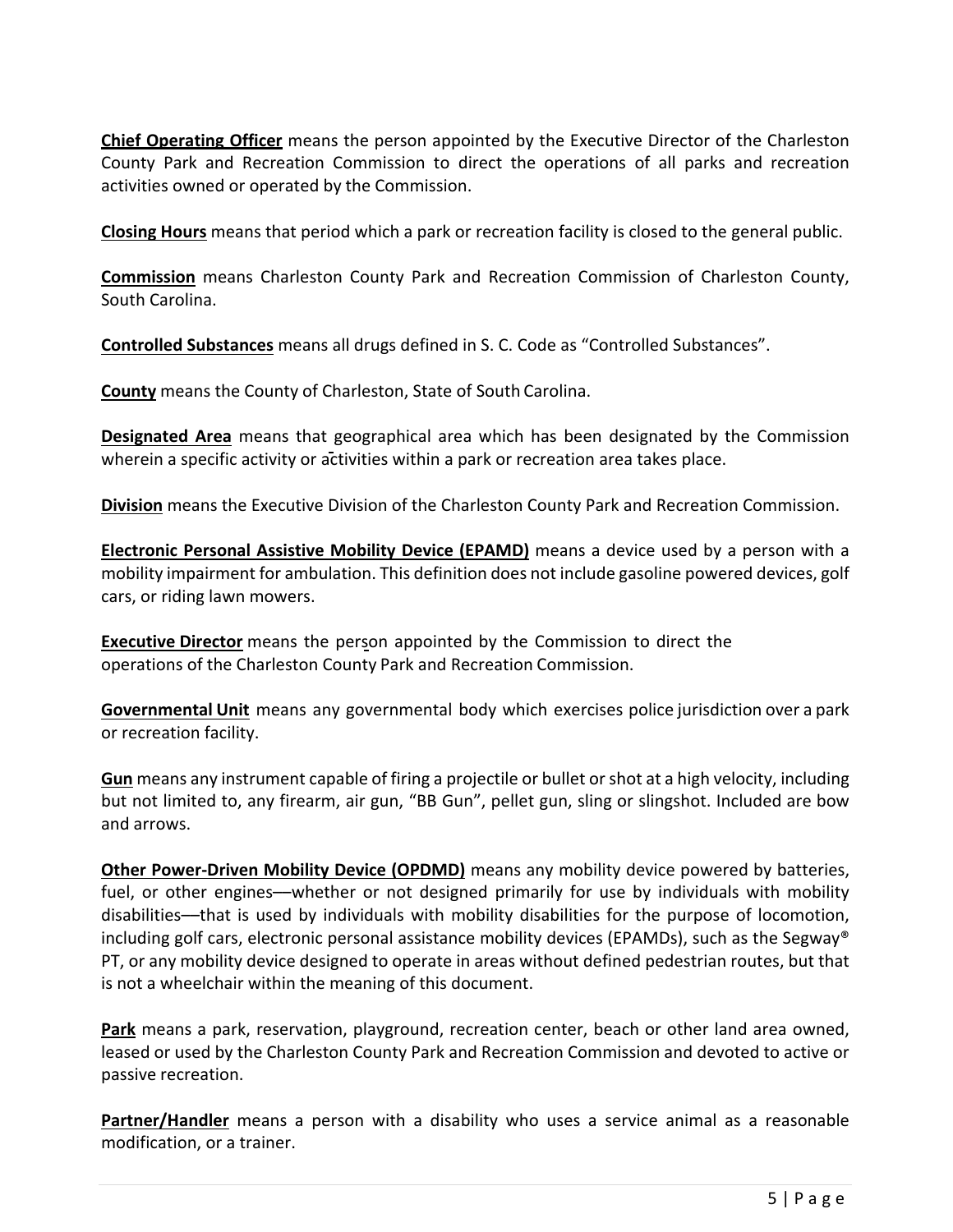**Pass** means a park entrance permit.

**Permit** means a written document issued by the Chief Operating Officer or duly authorized representative or designee granting permission for a specific activity.

**Person**  means any person, firm, partnership, association, corporation, company, entity or organization of any kind.

**Recreation Facility** means a facility for recreation purposes on property owned, leased or used by the Charleston County Park and Recreation Commission.

**Regulation** means a regulation approved by the Commission which governs the use of parkand recreation facilities. The violation of which may also subject the offender to criminal penalties and/or civil penalties.

**Rule** means a rule approved by the Commission which governs the use of park or recreation facilities. The violation of which may subject the offender to ejection or expulsion from park or recreation facilities.

**Service Animal** means a dog or a miniature horse that has been individually trained to perform tasks for the benefit of a person with a disability. Exceptions may be made by CCPRC on a case-by-case basis in accordance with the law. Tasks may include, but are not limited to, guiding individuals with impaired vision, alerting individuals with impaired hearing to sounds, pulling a wheelchair, or retrieving dropped items.

Dogs or miniature horses that are not trained to perform tasks that mitigate the effects of a disability, including dogs or miniature horses that are used purely for emotional support, are not considered service animals and are subject to all existing park and program rules pertaining to animals. For information on animals that do not qualify as service animals, see our Pets & Parks page.

**Team** means a partner/handler and a service animal. The two work as a cohesive team in accomplishing the tasks of daily living.

**Trainee** means a dog or a miniature horse being trained to become a service animal has the same rights as a fully trained service animal when accompanied by a partner/handler and identified as such.

**Vehicle**means any wheeled conveyance, whether motor powered or animal driven, including but not limited to motorbikes, mopeds, and motorcycles; except self‐powered bicycles, wheel chairs and similar vehicles, baby carriages, any trailer in tow of any size, kind, or description, and vehicles in the service of the Commission.

**Wheelchair** means a manually-operated or power-driven device designed primarily for use by an individual with a mobility disability for the main purpose of indoor or outdoor locomotion.

## **Section 3 – Regulations and Rules**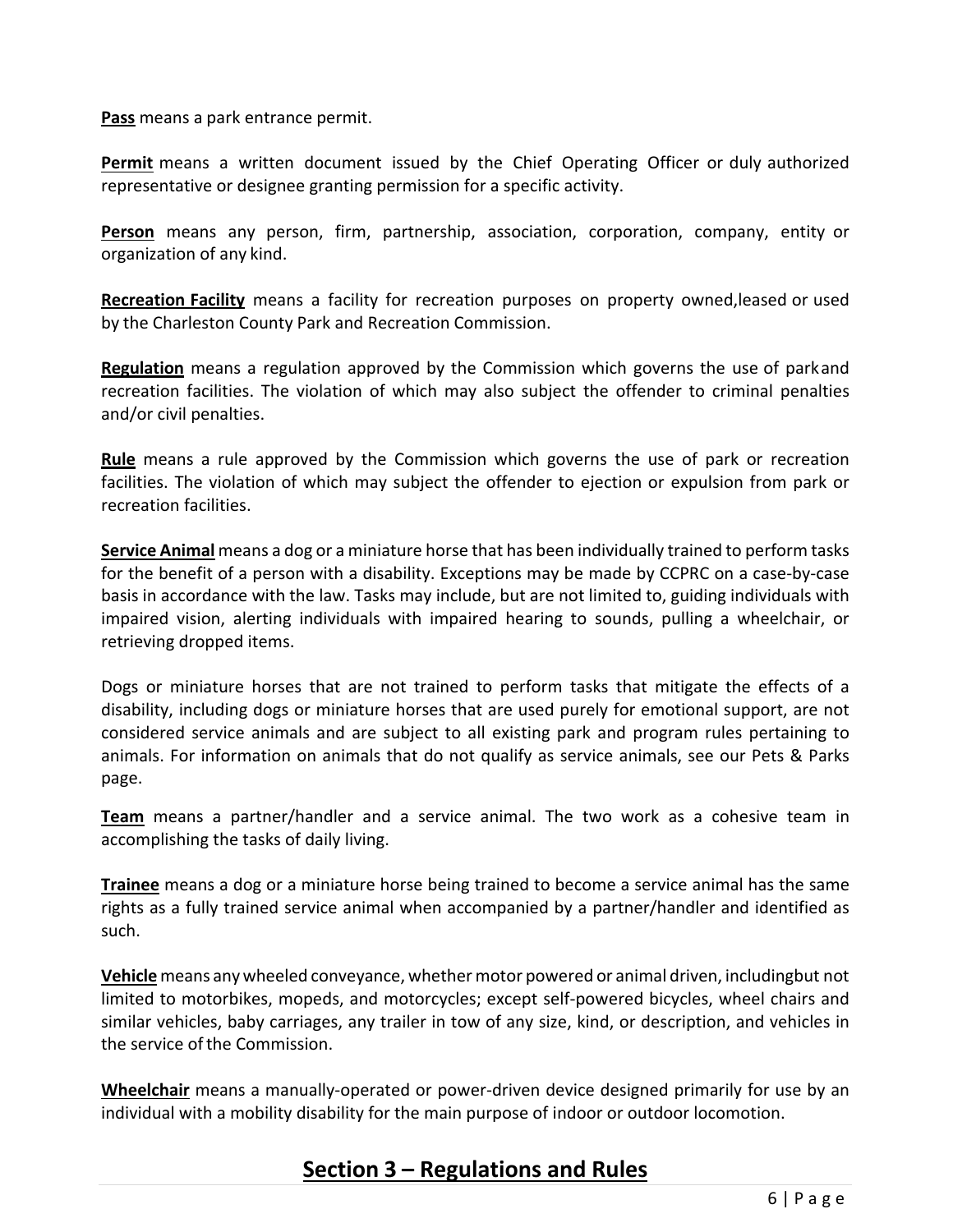The Commission, by resolution, shall adopt Rules and Regulations governing the use of parks and recreation facilities owned, leased or operated by Charleston County Park and Recreation Commission which include but are not limited to the use of supplies and equipment, the charge and payment of fees, the hours of operation, the use and parking of vehicles, the conduct and overall safety of persons within the park and general use of parks and recreation facilities for each such park and recreation facility as may be necessary. Any person violating a rule may beexpelled or ejected from any park or recreation facility, to be determined by the Park Manager or his designated representative. At the discretion of the Executive Director, an individual maybe denied entrance privileges.

## **Section 4 – Park Rule**

The Commission hereby adopts rules for parks and recreation facilities as follows.

#### **Fees**

The Commission or its authorized representatives are authorized to lease the use of equipment and Commission property and charge a fee for the use of facilities to individuals, private or public organizations. The Commission shall set the charge and fees for the use of Commission equipment, Commission property and facilities.

#### **Organized Activities**

No person shall play or participate in any game or organized activity including but not limited to football, baseball, basketball, or any such game, in any park or recreation facility except inareas designated for such use.

#### **Other Power‐Driven Mobility Devices (OPDMD)**

The Charleston County Park and Recreation Commission (CCPRC) has established the following procedure regarding the use of other power-driven mobility devices (OPDMD) by persons with disabilities who are visiting CCPRC parks and/or participating in CCPRC programs, as well as for CCPRC employees. This procedure intends to ensure compliance with the Americans with Disabilities Act (ADA) and Section 504 of the 1973 Rehabilitation Act (Section 504), and to ensure that CCPRC does not discriminate on the basis of disability as identified in Titles I and II of the ADA.

Primary CCPRC Contacts:

- 1. Participants and authorized users may use an OPDMD in CCPRC parks, facilities and programs where they are authorized users as a reasonable modification. Persons with disabilities are invited to contact CCPRC's ADA Coordinator at shutton@ccprc.com or 843‐ 762-2172 if there are any questions about this procedure.
- 2. Employees may use OPDMD as a workplace accommodation. Please contact the Human Resources Division for information regarding this process.

When an OPDMD is being used by a person with a mobility disability, different rules apply under the ADA than when it is being used by a person without a disability.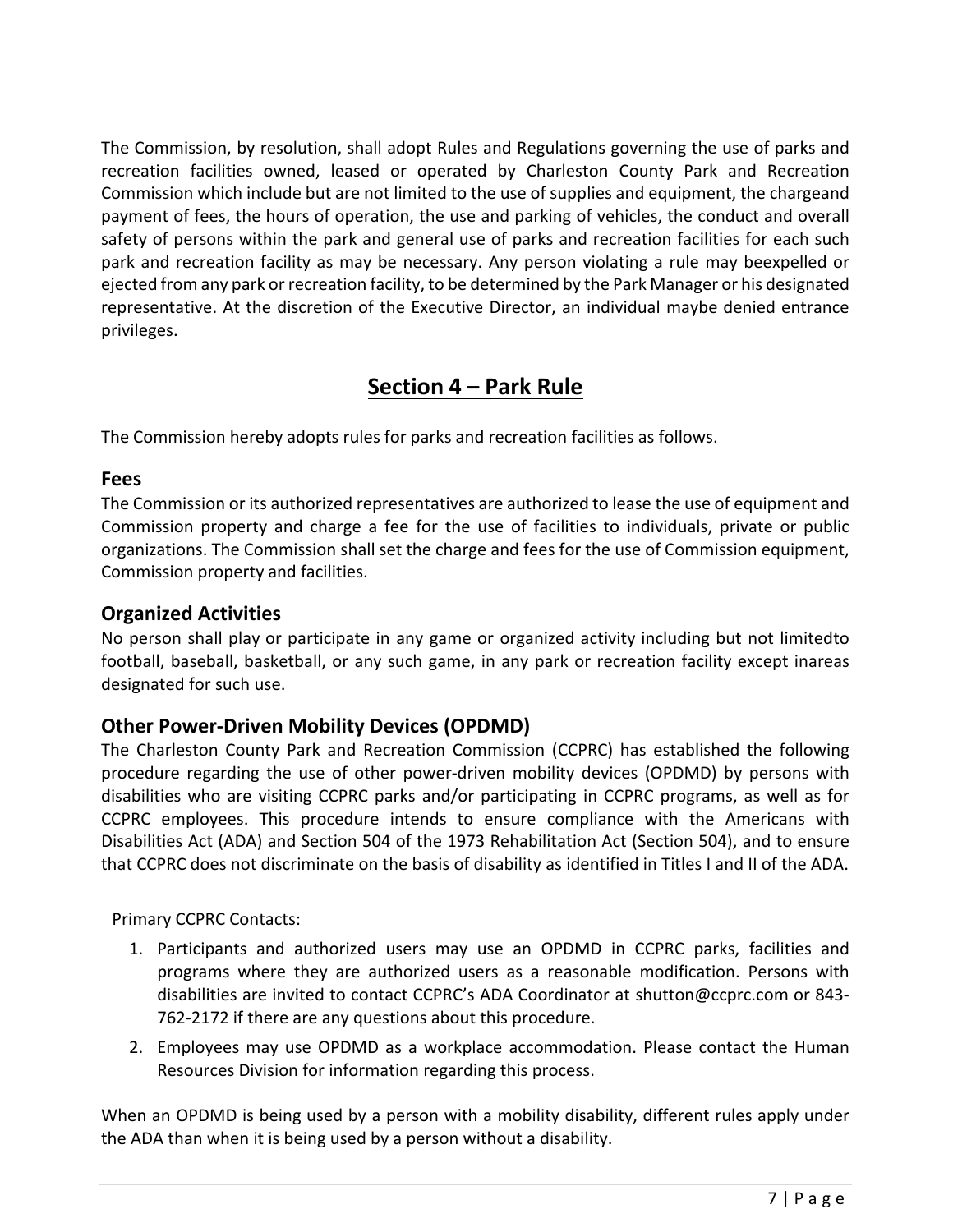#### **Reservations**

Any group or organization seeking the use of any park or recreation facility for a picnic or other recreation purpose shall normally be required to register in advance following the operational procedure applicable for desired facility.

#### **Right of Entry**

The Commission or its authorized representatives shall have the right at all times to enter the premises of any building, structure or enclosure of any park or recreation facility including such grounds, buildings, structures or enclosures as may be leased, set aside for the private or exclusive use of any individual or group.

#### **Service Animal Procedure**

The Charleston County Park and Recreation Commission (CCPRC) has established the following procedure regarding the use of service animals by persons with disabilities who are visiting CCPRC parks and/or participating in CCPRC programs, as well as for CCPRC employees. This procedure intends to ensure compliance with the Americans with Disabilities Act (ADA) and Section 504 of the 1973 Rehabilitation Act (Section 504), and to ensure that CCPRC does not discriminate on the basis of disability as identified in Titles I and II of the ADA.

Primary CCPRC Contacts:

- 1. Participants and authorized users may have a service animal accompany them in CCPRC parks, facilities and programs where they are authorized users as a reasonable modification. Persons with disabilities are invited to contact the CCPRC's ADA Coordinator at shutton@ccprc.com or (843) 762‐2172 if there are any questions about this procedure.
- 2. Employees may have a service animal as a workplace accommodation. Please contact the Human Resources Division for information regarding this process.

As a general rule, CCPRC will modify policies, practices, and procedures to permit the use of a service animal by an individual with a disability.

#### **Temporary Closure, Change in Operating Hours**

The Commission or its authorized representative may order temporary closure or change in operating hours of facilities and exclude the public from any park areas, buildings, facilities, or program events. Such closure or change in operating hours may be required as the result of renovation and/or construction projects, public interest, public health, public safety, public morals, weather emergency, or other operational situation, and shall not be considered a permanent change in the operating hours.

## **Section 5 – Regulations**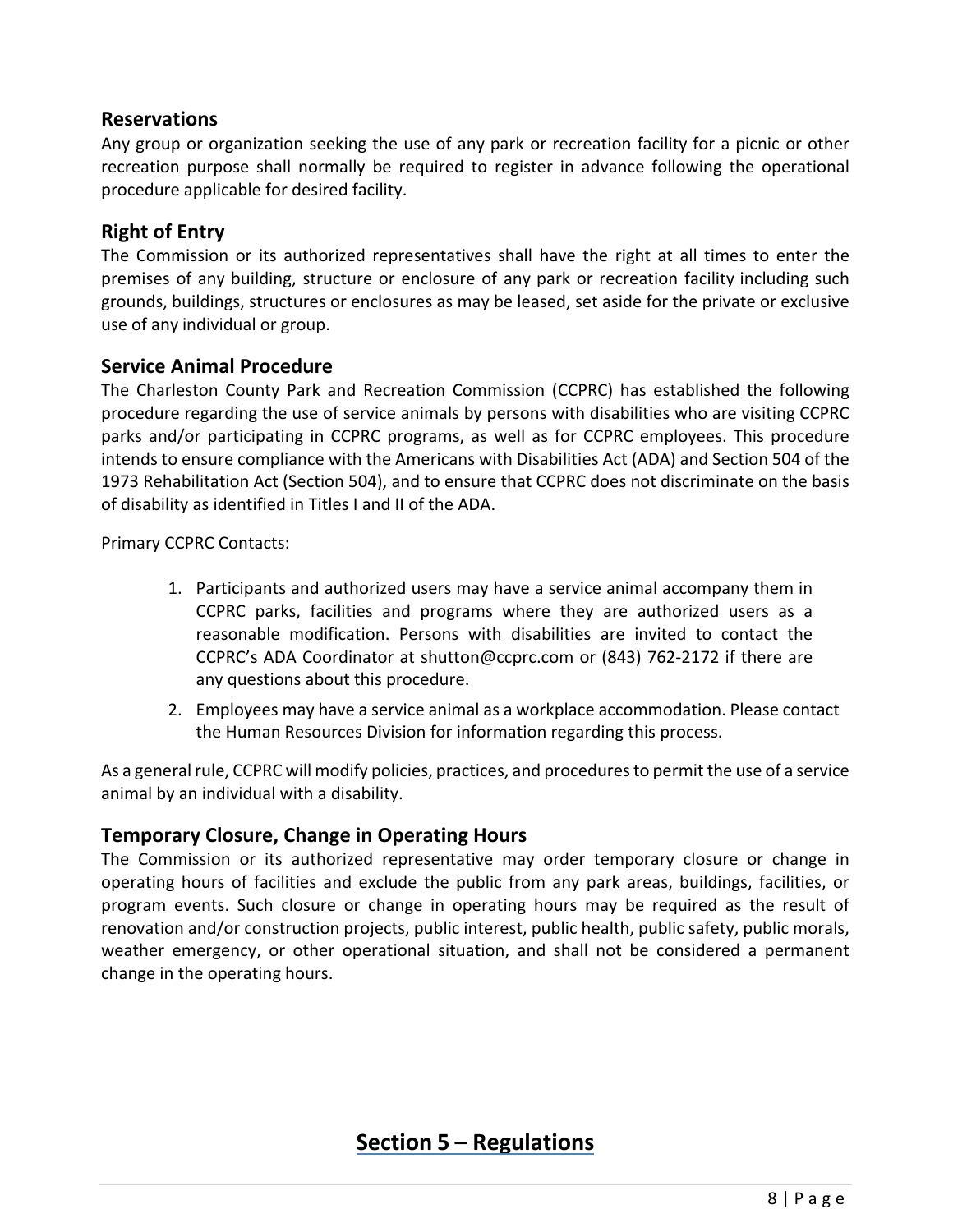The Commission hereby adopts regulations for park and recreation facilities as follows:

#### **Aircraft and Parachuting**

No person shall ascend or land any aircraft, glider, or parachute over or into any park or recreation facility without a permit.

#### **Alcoholic Beverages and Controlled Substances**

Alcoholic beverages may not be brought into a Commission park facility by a visitor for consumption other than at a designated area and with the required permit. Alcoholic beverages purchased at Commission park facilities may be consumed only in those areas approved by the PRC Commission. No controlled substance may be possessed in any park or recreation area unless the possessor has a valid prescription therefore on his or her person.

#### **Building and Other Property**

No person in any park or recreation facility shall willfully mark, deface, disfigure, injure, tamper with, misplace or remove any building, bridge, table, bench, fireplace, railings, paving or paving materials, water lines, or other public facilities or parts appurtenances thereto, signs, notices, or place-cards, whether temporary or permanent monuments, stakes, posts or other structures or equipment or any part of any aforesaid facilities, park property or appurtenances whatsoever, either real or personal, in any park or recreation facility.

#### **Disorderly Conduct**

Any person(s) who shall engage in any violent, abusive, loud, boisterous, vulgar, lewd, wanton, obscene or otherwise disorderly conduct tending to create a breach of the peace or to disturb or annoy others, or who shall publicly appear in a state of nudity, or shall make any indecent exposure of himself or herself, shall be subject to immediate removal and suspension from the use of park and recreation facilities.

#### **Equestrian Activity**

No person in any park or recreation area shall ride horseback except on roadways and bridle paths within designated areas for such purposes. No person shall be permitted to ride horsebackin any park or recreation facility after dark and before daylight, unless a permit is granted. It shall be a violation for any person to fail to maintain control of any horse which such person is riding or to ride a horse in a reckless manner. It shall also be a violation for any person to tie up, leave or otherwise allow a horse to be in any portion of the park that is not specifically designated for that use.

#### **Fire**

No person, firm or corporation in any park or recreation facility shall ignite, set or maintain any fire for cooking or any other purpose unless such fire is within a designated area for such purpose.

#### **Firearms or Fireworks**

No person in any park or recreation area shall carry, fire, or discharge any gun, pistol or firearm, or any rocket, torpedo or other fireworks of any description without a permit and then only ina designated area for such purposes.

#### **Fishing**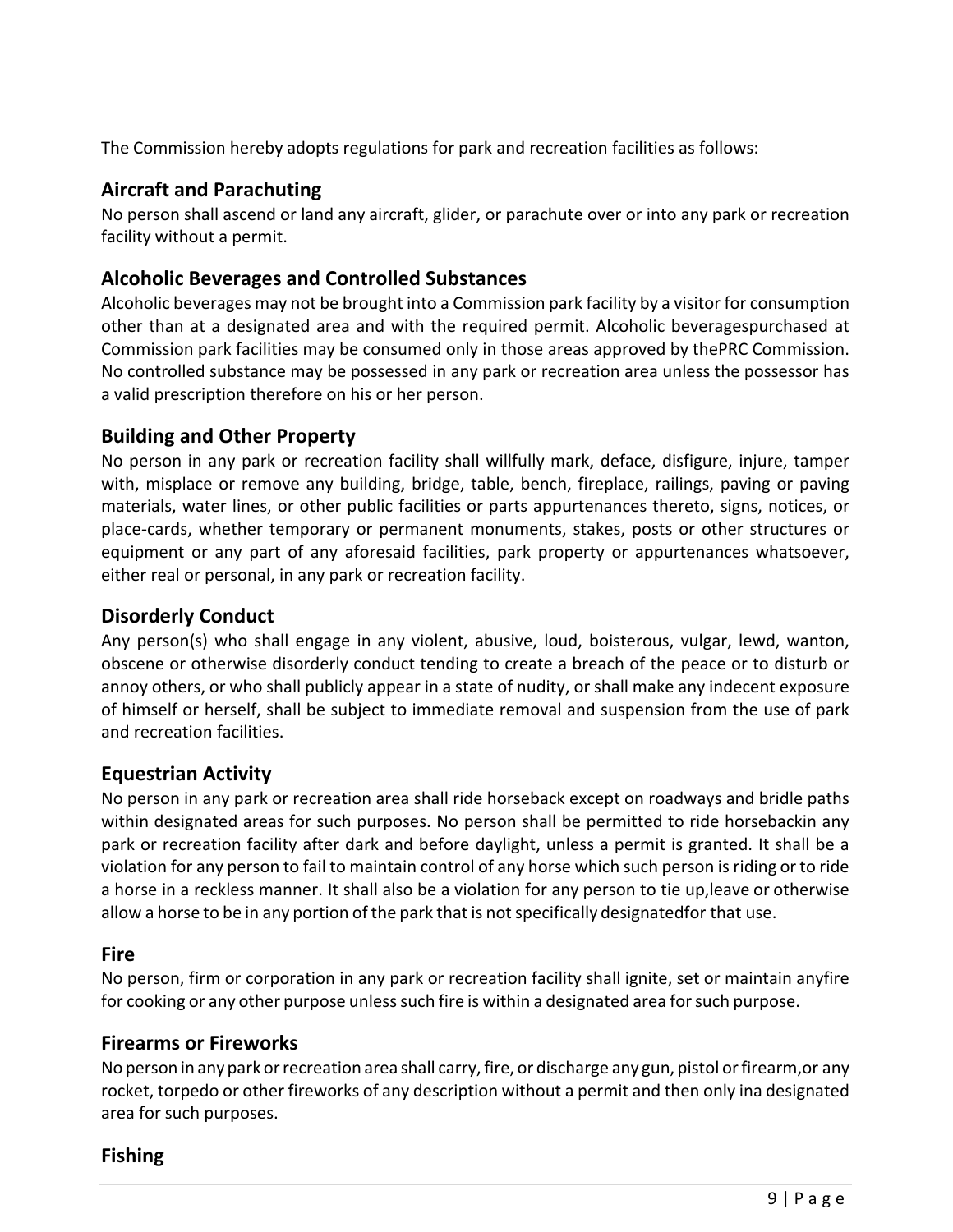No person shall fish in any park or recreation facility except in such waters permitted for fishingor during special scheduled events.

#### **Hunting**

No person in any park or recreation area shall hunt, catch, harm, kill, trap, chase, tease, shoot, or throw missiles at any animal, reptile, or bird. No person in any park or recreation area shall remove or have in his possession the young of any wild animal or eggs or nest of young of any reptile or bird. The Chief Operating Officer or duly authorized representative or designee has the authority to contract a vendor to remove hazardous or impaired animals from the site.

#### **Interference with Personnel**

Any person who interferes with, hinders, or opposes any officer, agent or employee of the Commission in the discharge of his duties or with the enforcement of the park regulations and rules shall be subject to suspension from the use of parks and recreation facilities.

#### **Literature**

No person in any park or recreation area shall distribute any handbill, circular, booklet, leaflet, flyer, card, pamphlet, written or printed matter without a permit.

#### **Meeting**

Unless a park or recreation area permit has been issued, no person shall conduct or participate in any public meeting, assemblies, entertainment, tournaments, religious gatherings, demonstrations, parades, processions or meetings on any subject including but not limited to, religious, social, political, or otherwise.

#### **Noise**

No person shall use any loud speaker, public address system or other amplifying equipment norshall any person play any loud musical instrument in any park or recreation area without a permit.

#### **Other Power‐Driven Mobility Devices (OPDMD)**

CCPRC authorizes persons with mobility impairments to use OPDMDs and EPAMDs in CCPRC parks and facilities subject to the following restrictions:

- 1. The operator of the device must be a person with a mobility impairment, and upon request by CCPRC officials, shall produce proof of such within 72 hours;
- 2. The device, if used in a facility or park, is allowed in any area in which the general public is allowed, with the exception of employee only spaces, stairways, and identified hazardous areas;
- 3. The device, if used indoors, must be controlled by the operator and:
	- a. may not exceed speed of 4 mph;
	- b. shall be driven on the right side of the circulation route;
	- c. is prohibited from carrying another person, or any object, on the frame that may make the device less stable; and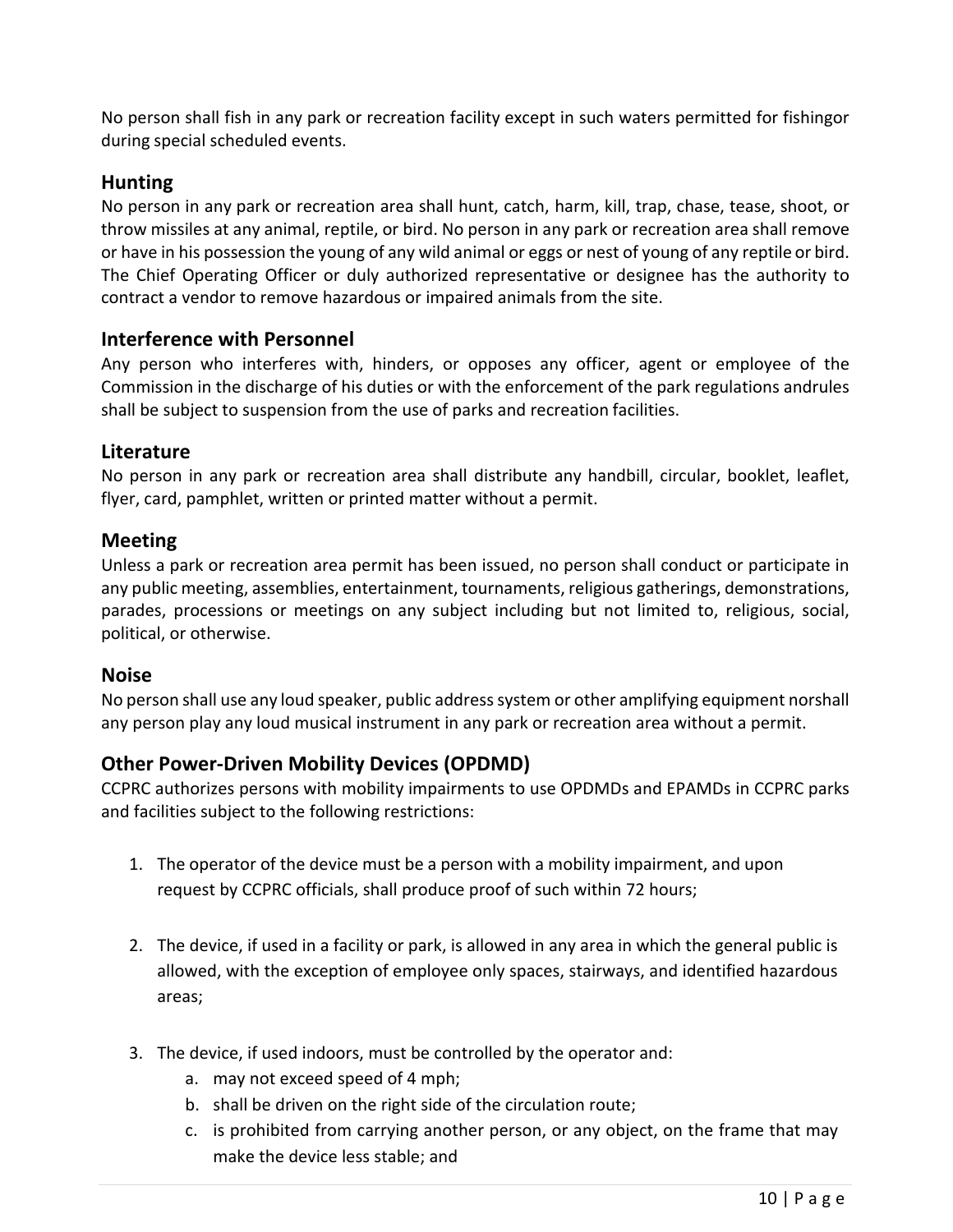- d. must not be operated in a dangerous or reckless manner that jeopardizes the safety of the operator, CCPRC employees, or the public.
- 4. The device, if used outdoors in a park or facility, must be controlled by the operator and:
	- a. may not be operated between dusk and dawn unless equipped with headlights that are visible at 300';
	- b. may not exceed speed of 6 mph;
	- c. shall not be driven into wet or ecologically sensitive areas, posted as such;
	- d. shall be driven on the right side of the circulation route;
	- e. is prohibited from carrying another person or any object on the frame that may make the device less stable; and
	- f. must not be operated in a dangerous or reckless manner that jeopardizes the safety of the operator, CCPRC employees, or the public.
- 5. CCPRC accepts no responsibility for storage or maintenance (refueling, recharging, etc.) of the device.
- 6. CCPRC accepts no liability for damage to, or theft of the device, or injury to the operator, whether caused by the operator, another facility or site visitor, or any other circumstance.
- 7. CCPRC accepts no liability for damage caused by the operator of the device, or injury to others caused by the operator of the device.
- 8. CCPRC reserves the right to suspend the use of facilities or sites by the operator of an OPMDP if doing so is in the best interests of the facility or site and its visitors.
- 9. CCPRC reserves the right to change, modify, or amend this procedure at any time, as it would any other procedure.

#### **Penalties**

Any person who violates any of the rules or regulations shall be subject to suspension of access to recreation facilities and parks, as determined by the Chief Operating Officer or duly authorized representative or designee.

#### **Pollution**

No person in any park or recreation area shall throw or place or cause to be thrown or placed, any dirt, filth, or foreign matter into the waters of any lake, pond, pool, river, tank or reservoir in any park or recreation facility.

#### **Removal of Natural Resources**

No person in any park or recreation facility shall remove any rock, stone, plant, wood, or other materials or make any excavation by tools, equipment, blasting or other means or agency.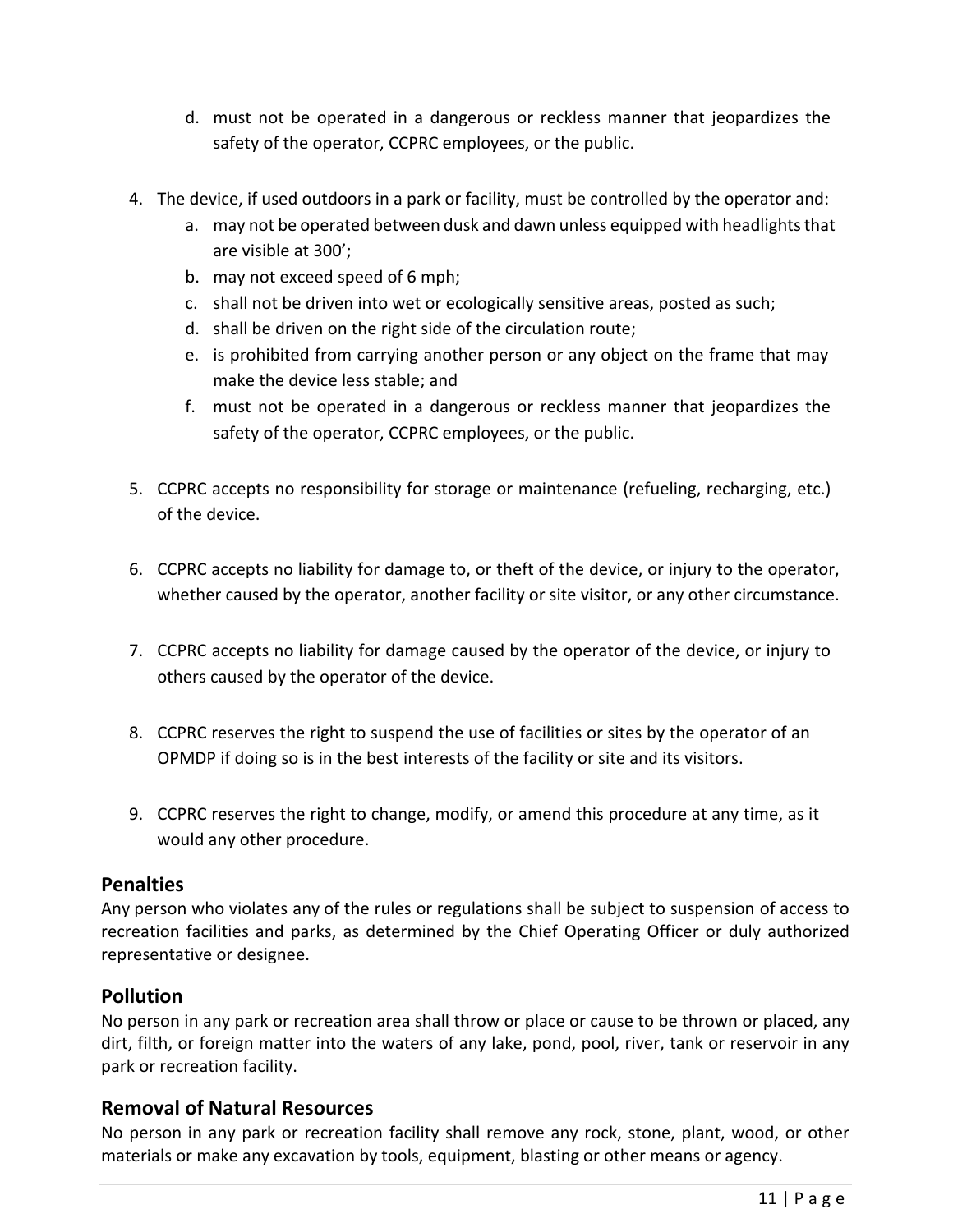#### **Rubbish**

No person in any park or recreation facility shall throw, place, cast, deposit, dump or cause to be thrown, any ashes, refuse, offal, vegetables, garbage, dross, cinders, shells, straw, shavings, paper, scrap, dirt or like matter, filth or rubbish of any kind in any park, playground, roads, ground, recreation area, except to place the same in cans or receptacles deposited in any can or receptacle provided for park use.

#### **Sales and Solicitation of Sales**

No person shall sell, keep or offer for sale any tangible or intangible object, merchandise or thing or solicit for any trade, occupation, business or profession for any consideration, engaging in commercial activity, providing a service for compensation without a permit.

#### **Service Animal Restrictions/Areas of Safety**

CCPRC may impose some restrictions on service animals for safety reasons. Restrictions are considered individually to determine if the animal poses a danger to others at CCPRC sites, or could be in danger itself, and to determine if other reasonable modifications can be provided to assure that the individual enjoys access to the park, facility, or program. Questions about restrictions on service animals should be directed to the contacts listed in Section II.

#### Responsibilities of Individuals Using Service Animals

An individual with a service animal is responsible for the following:

- 1. Responding truthfully to the limited and appropriate inquiries that may be made by employees regarding the service animal.
- 2. Ensuring that the animal meets any local licensing requirements, including maintenance of required immunizations for that type of animal, and upon request by CCPRC officials, shall produce proof of such within 72 hours.
- 3. Partners/handlers must ensure that the animal is in a harness or on a leash or tether at all times. Exceptions may be considered individually and require the demonstration of control of the service animal by the handler.
- 4. Partners/handlers must ensure that the animal is under control and behaves properly at all times. The supervision of the animal is solely the responsibility of its partner/handler. If the animal's behavior results in a hygiene problem, or the animal acts in a threatening manner, CCPRC may require the partner/handler to remove the service animal from the site.
- 5. Partners/handlers must ensure that all local ordinances or other laws regarding cleaning up after the animal defecates are strictly adhered to. Individuals with disabilities who cannot clean up after their own service animals are not required to pick up and dispose of feces and are asked to contact a staff member to request assistance.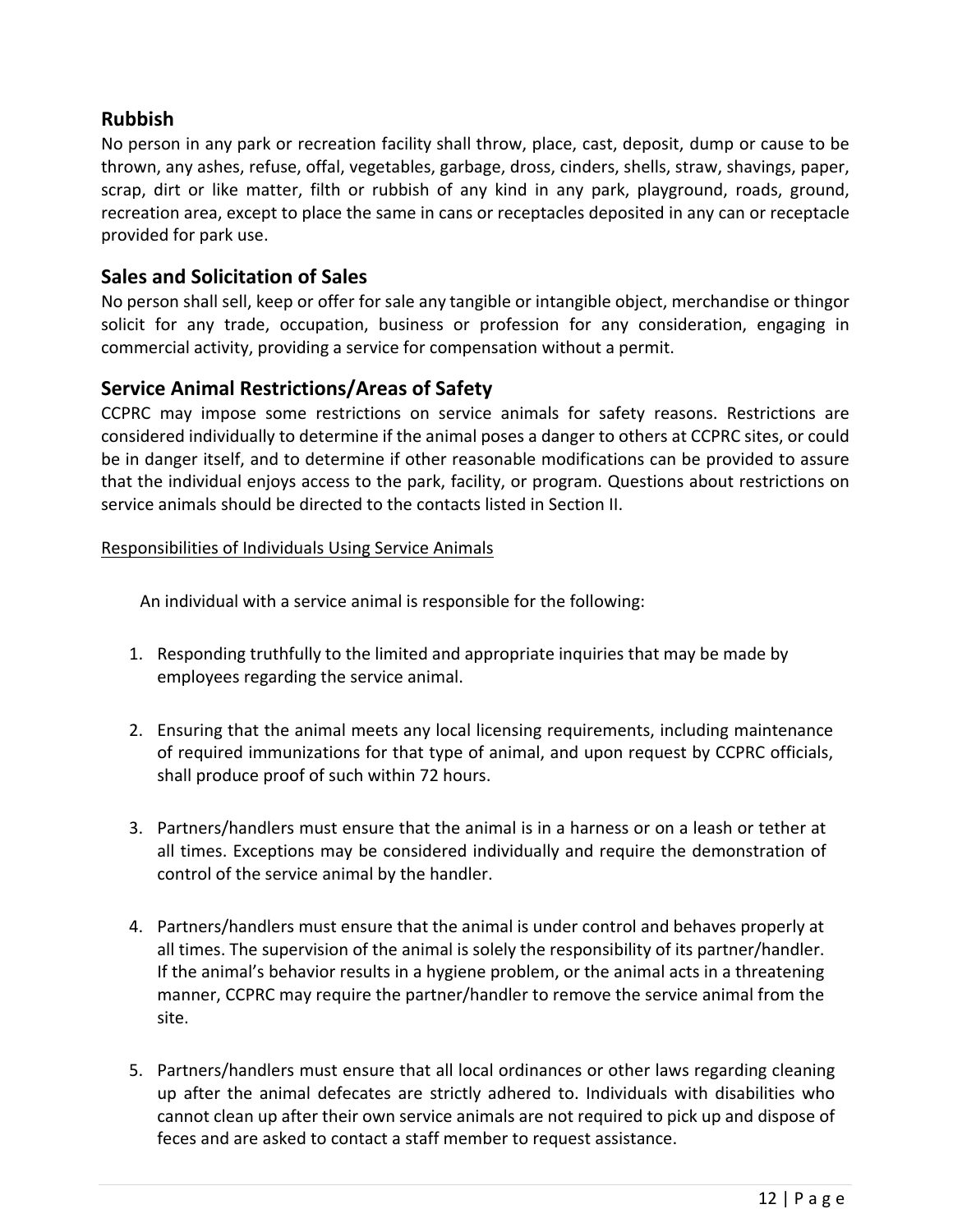- 6. Partners/handlers must keep the service animal in good health. If the service animal becomes ill, the partner/handler must remove it from the area. If such action does not occur, CCPRC staff may require it to leave.
- 7. CCPRC may exclude a service animal from any or all parts of its property if a partner/handler fails to comply with these restrictions, and in failing to do so, fundamentally alters the nature of programs, services, or activity offered by CCPRC.
- 8. CCPRC may exclude a service animal from any or all parts of its property if a partner/handler fails to control the behavior of a service animal and it poses a threat to the health or safety of others.

#### Requirements for CCPRC Staff, Registrants, and Visitors

Members of CCPRC staff, participants and authorized users, and visitors of CCPRC sites are responsible for the following:

- 1. Allow service animals to accompany the partner/handler at all times and anywhere at a site except where animals are specifically prohibited, such as at specific areas of a zoo.
- 2. Refrain from distracting a service animal in any way. Do not pet, feed, or interact with the animal without the partner/handler's invitation to do so.
- 3. Shall not separate a partner/handler from a service animal.
- 4. CCPRC may take disciplinary action against any individual who fails to abide by these guidelines.

#### Temporary Exclusion of Service Animals

A participant or authorized user, employee, or visitor may report a concern regarding a service animal to CCPRC staff.

- 1. Temporary Exclusion of a Service Animal Used by a Participant or Visitor:
	- a. In response to an immediate concern, CCPRC staff may determine that a service animal must be temporarily removed from parks, sites, or facilities. The employee authorized to make such decisions at that site, park, or facility shall notify the participant or visitor of this decision and that the incident will be reported immediately to the CCPRC ADA Coordinator. The employee shall then report the incident to the ADA Coordinator.
	- b. The ADA Coordinator (or designee) will investigate all reported concerns and incidents where service animals have been temporarily removed from sites, parks,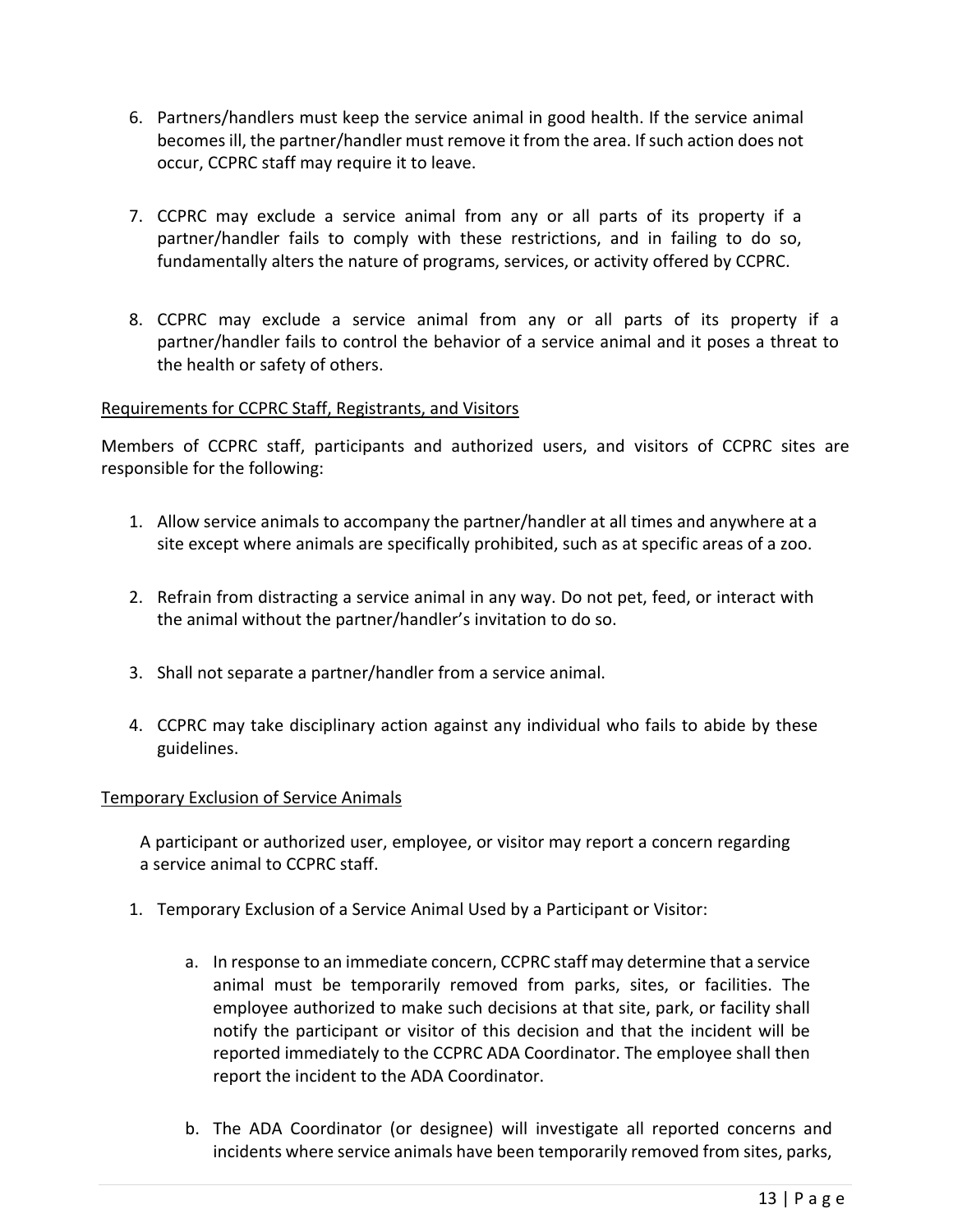and facilities. The ADA Coordinator (or designee) will consult with appropriate CCPRC personnel and determine whether or not the animal should be excluded from sites, parks, and facilities for an extended period of time or permanently. The ADA Coordinator (or designee) will notify the participant, authorized user, or visitor of his or her decision.

- c. If it is appropriate for the service animal to be excluded from sites, parks, or facilities permanently, the ADA Coordinator (or designee) will work with other CCPRC staff to ensure the participant, authorized user, or visitor receives appropriate reasonable modifications in place of the use of a service animal.
- 2. A participant, authorized user, or visitor who does not agree with the decision regarding removal from the premises may file an accessibility complaint through CCPRC's ADA Grievance Process.

#### Conflicting Disabilities

Individuals with medical issues (such as respiratory diseases) who are affected by animals should contact CCPRC's ADA Coordinator if they have a concern about exposure to a service animal. The individual may be asked to provide medical documentation that identifies a disability and the need for a modification. The appropriate CCPRC staff will facilitate a process to resolve the conflict that considers the needs and conditions of all persons involved.

#### Clarifying an Animal's Status

A service animal is not required to wear a cape, vest, or other symbols. It may not be easy to discern whether or not an animal is a service animal by observing the animal's conduct or the partner or handler. However, in other cases, an animal may only have a leash, and in still other situations, the partner/handler's disability is not apparent. Therefore, it may be appropriate for designated CCPRC staff such as facility managers, site directors, area staff, or administrative staff to ask (1) whether the animal is required because of a disability, and (2) what work or task the animal has been trained to perform.

#### Emergency Situations

Emergency Responders (ERs) are trained to recognize service animals and to be aware that animals may try to communicate the need for help. Also, an animal may become disoriented from the smell of smoke in a fire or facility emergency, or from sirens, wind noise, or shaking and moving ground.

A partner/handler, service animal, and team may be confused in any stressful situation. ERs will remember that animals may be trying to be protective and, in its confusion, should not be considered harmful. ERs should make every effort to keep a service animal with its partner/handler; however, the ER's first effort should be toward the partner/handler, which may result in the animal being left behind in some emergency evacuation situations.

#### **Signs**

No person shall post or affix to any tree, shrub, plant, fence, building, structure, monument, wall, table, apparatus, bridge, post, bench, gate or any other physical object, any sign, poster, or other printed or written matter in any park or recreation area without a permit.

#### **Sleeping, Camping, Lodging**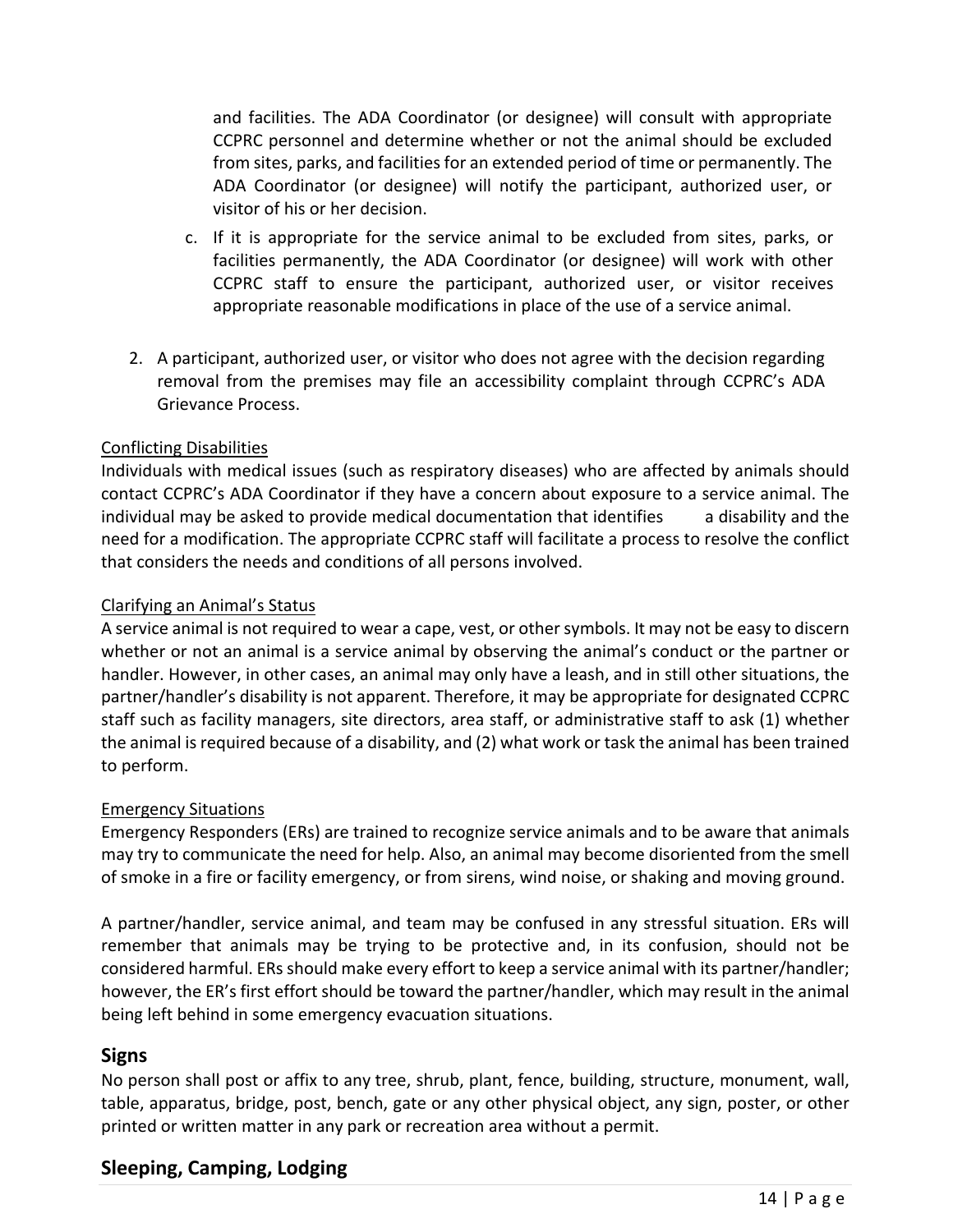No person shall sleep, camp, lodge, or park a vehicle overnight in any park or recreation area except in such areas as designated for such purposes, and then only with a permit.

#### **Traffic**

- 1. No person shall operate, drive, or park any motor vehicle or other vehicle upon any road, driveway, path, parking area or other area unless such road, driveway, path, parking area or other area has been designated for such purpose. No person shall cause any vehicle for hire to stand upon any part of a park or recreation area for the purpose of soliciting passengers.
- 2. No person shall operate an off-the-road motor-driven vehicle including but not limited to a mini-bike, motorcycle, dune mobile, amphibious vehicle or any motorized device except on designated roads, trails, or areas posted for such use without a permit.
- 3. No person shall drive a vehicle at a rate of speed exceeding five (5) miles per hour in any county park unless the roadway has a sign posting a greater speed limit. No person shall disobey traffic signs.
- 4. No person shall enter or exit from any park or recreation facility in any vehicle except on entrances and exits established for such purpose.
- 5. Any vehicle stopped or standing in any manner in violation of existing parking rules shall be guilty of a violation and such vehicle may be towed and/or impounded at the owner's/operator's expense.
- 6. When a motor vehicle is found parked in a county park or recreation area, the registration plate displayed on the vehicle shall constitute prima facie evidence that the owner of the vehicle was the person who parked it on the location where found.

#### **Trees and Vegetation**

No person(s) in any park, or recreation area shall remove, damage, cut, carve, or transplant, any tree, shrubbery, lawn, plant or injure the bark or pick the flowers. It is unlawful for any person(s) to remove, cut, break or otherwise destroy sea oat plants or any part thereof. No person shall attach any rope, wire, or other contrivance to any tree or plant in any park or recreation facility.

#### **Trespass**

No person shall enter or remain on park or recreation facilities without a permit during closing hours, if the closing hours are posted at the entrance of the park or recreation facility. No person shall enter or remain on park or recreation facilities without a permit after such person receives notice of the closing hours from a Commission employee.

#### **Utilities**

No person, firm or corporation shall locate any utility upon any park or recreation facility without receiving a permit.

#### **Violation of a Rule**

No person who has violated a rule shall remain in a park or recreation facility after a Commission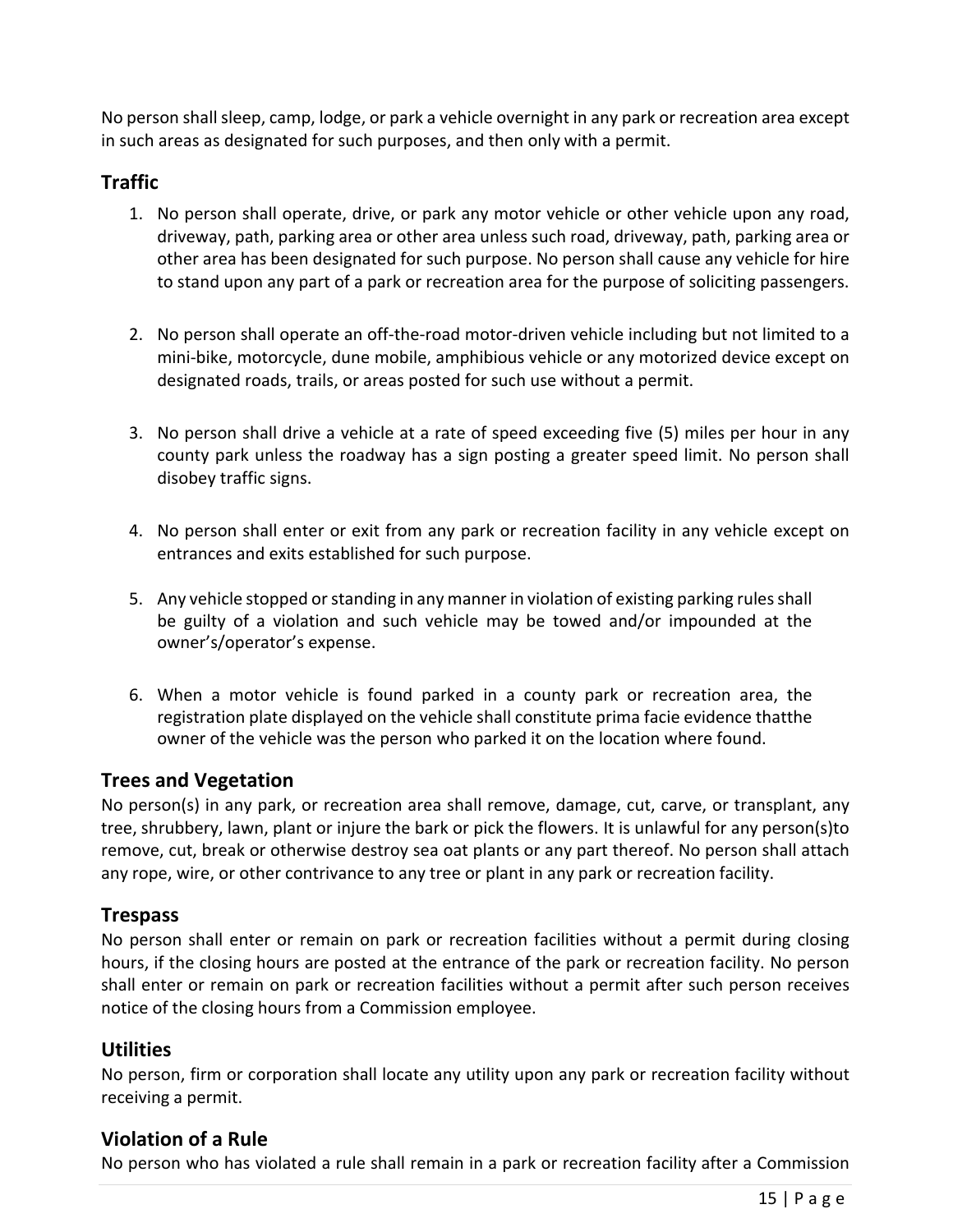employee, police officer, or sheriff's deputy requests such person to leave or vacate a park or recreation facility.

#### **Water Activity**

No person(s) shall swim, dive, fish, or use boats or surfboards in any area in any park or recreation area unless such area is specifically designated for such purpose.

### **Section 6 – Park Entrance**

No one shall enter a park or recreation facility without first obtaining an entrance pass or pay the proper fee.

#### **Section 7 – Permits**

The Chief Operating Officer or duly authorized representative or designee may issue a permit when it has been established…

- 1. That the proposed activity will occur within an area which is proper for that activity to occur.
- 2. That the proposed activity or use will not unreasonably interfere or detract from the general public enjoyment of the park or recreation area.
- 3. That there are adequate facilities, equipment, and personnel in the proposed areas so that the proposed activity will not impair the health, safety, welfare, or recreation of the general public.
- 4. That the desired facility, equipment or program has not been reserved for other use at the time requested.
- 5. That the applicant will deposit the proper fee as established for the activity.
- 6. When the proposed activity entails the distribution of any literature, handbill, program or other printed matter, the Chief Operating Officer or duly authorized representative or designee may require the posting of sufficient monies or a bond to cover cleaning costs arising from the distribution of the printed matter.
- 7. All permits shall be approved by the Chief Operating Officer or by his/her duly authorized representative.
- 8. In the event any proposed activity may constitute a hazard to any person or property, the Chief Operating Officer or duly authorized representative or designee as a condition to the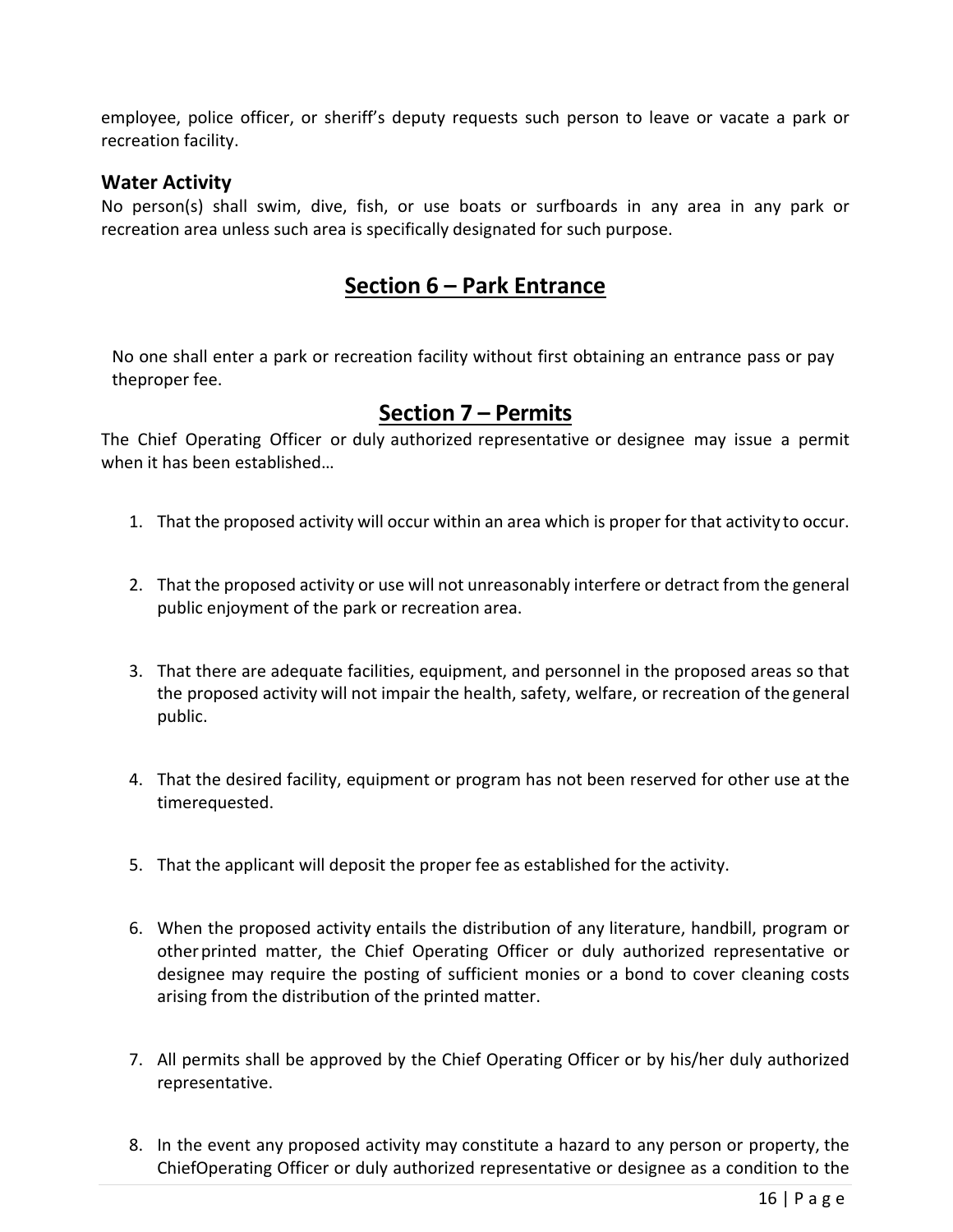issuance of a permit may require public liability insurance in an amount appropriate to protect such person or property.

- 9. In the event any applicant is refused a permit, the Chief Operating Officer or duly authorized representative or designee shall notify the applicant within a reasonable time period of the reason for refusing such permit.
- 10. The applicant may appeal the refusal of the permit, after notification of such refusal, by filing a petition with the Executive Director, stating why the applicant should receive a permit.
- 11. The Chief Operating Officer or duly authorized representative or designee shall have the authority to revoke a permit upon finding a violation of any rule or regulation.

## **Section 8 – Animals**

This section does not apply to service animals as defined or interpreted by the Americans with Disabilities Act.

It shall be unlawful to have animals in the areas of County parks where animals are expressly prohibited. The term "animals" includes but is not limited to dogs, cats, primates, snakes, rodents, members of the ferret and weasel family, swine, and any other animal kept indomestication. All snakes, ferrets and rodents must be kept in proper cages at all times. All otheranimals allowed in parks shall be attended and, on a leash, not more than six (6) feet long except for dogs in an officially designated "off‐leash" area. This restriction shall not apply to Commission employees conducting educational programs or dogs in officially designated "off‐leash" areas. Dogs in off‐leash areas shall be attended by the owner, have current required vaccinations, and are subject to operational rules established by the Commission for the designated area. Animal excrements shall be properly disposed of by its owner or agent. Any animal found not in the possession or immediate control of its owner or the owner's agent, or any animal creating a disturbance or nuisance, may be ejected from the park.

## **Section 9 – Park Administration**

#### **Designated Areas**

The Commission shall have the power to designate areas and facilities in park and recreation facilities for specific activities, and to prohibit other activities within the designated area.

Walking on sand dunes is strictly prohibited at all beach parks. The Chief Operating Officer or duly authorized representative or designee shall be the official custodian of a list of all areas which have been designated for specific activities. Such list shall contain a description of the property which is designated for a specific activity and the nature of the activities which are permitted. The Commission is authorized to post designated areas when, in their discretion, such posting is appropriate.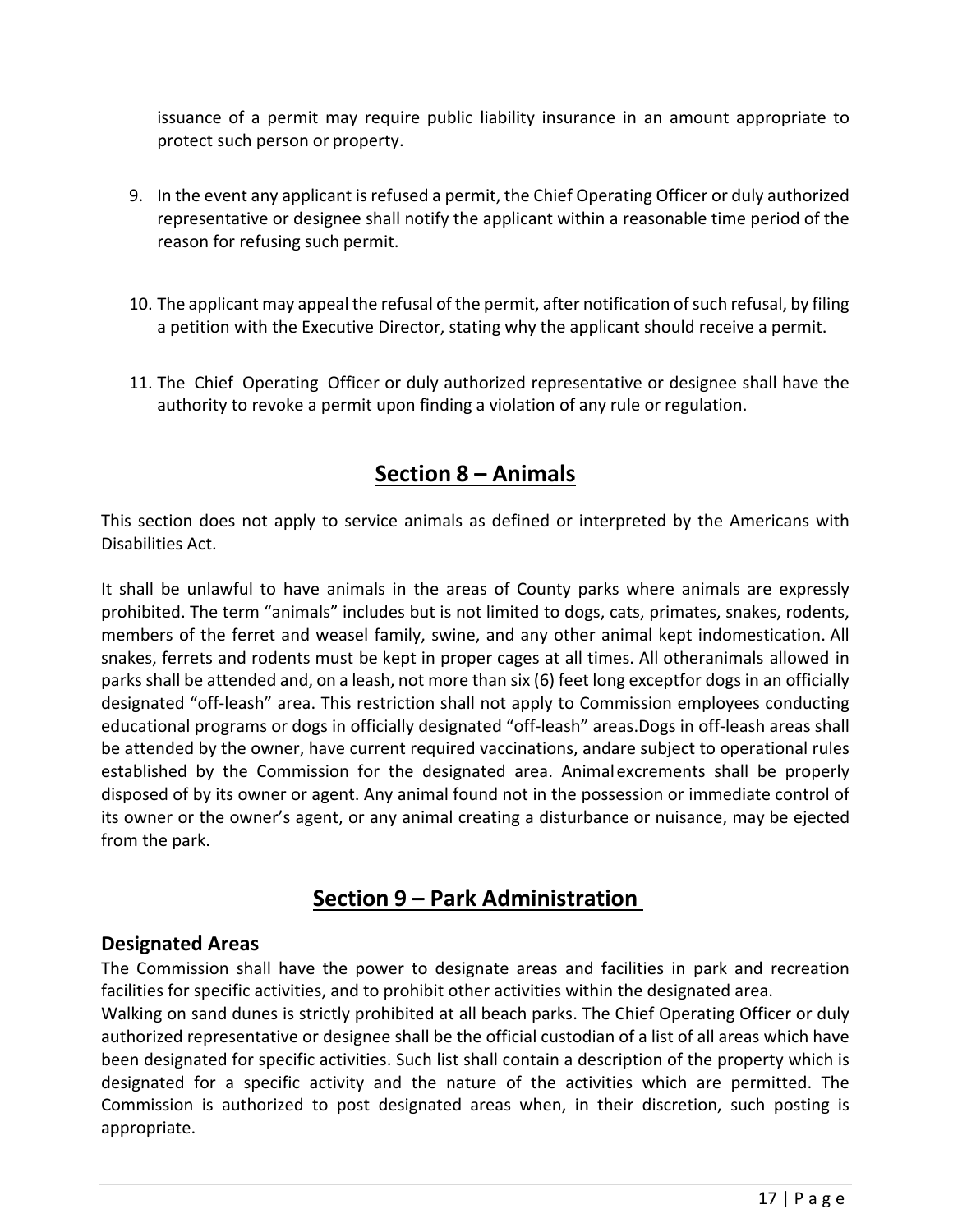#### **Park Personnel or Deputies**

The Chief Operating Officer or duly authorized representative or designee shall appoint park personnel or deputies who shall be responsible for the enforcement of park rules and regulations and shall have the power to eject and expel any person from a park or recreation facility for violation of any park rule or regulation and report the violation of any federal, state, or local law to the proper law enforcement agency.

## **Section 10 – Severability**

In the event any section, paragraph or phrase of this Policy is declared invalid by a court of competent jurisdiction, such section, paragraph or phrase shall be deemed a separate provision of this resolution and shall not affect the validity of other parts of this resolution.

## **Section 11 – Repeal of Conflicting Provisions**

Any and all provisions of Commission policy or rules which conflict with this resolution arehereby repealed.